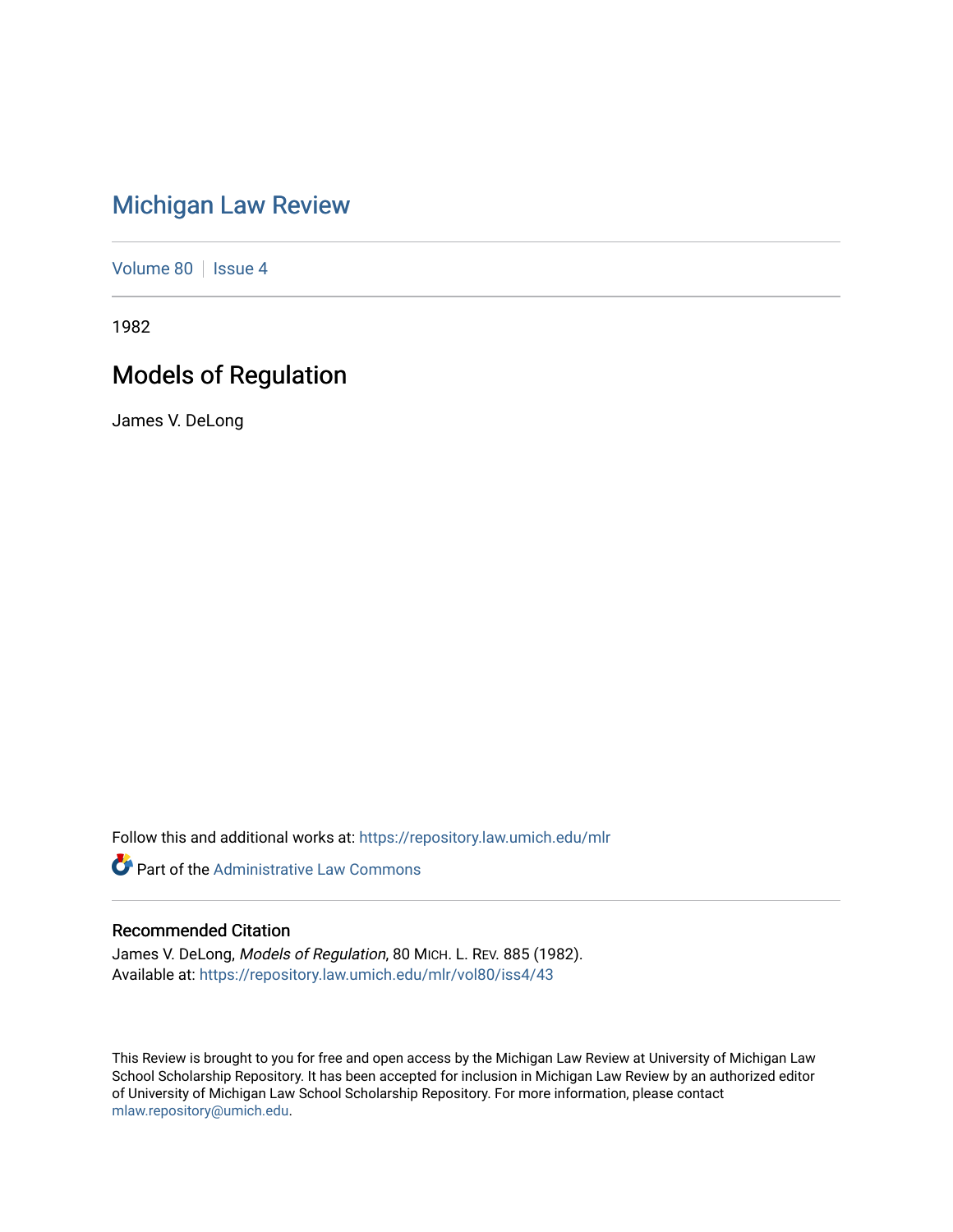### **MODELS OF REGULATION**

*James* V. *DeLong\** 

THE POLITICS OF REGULATION. Edited by *James* Q. *Wilson.*  New York: Basic Books. 1980. Pp. xii, 468. \$18.95.

In some ways, *The Politics of Regulation* is a bit shapeless. It has chapters by nine separate authors on nine different regulatory programs loosely grouped into three categories: "Traditional Regulation: Rates and Entry''; "Regulation of Competitive Practices"; and "The 'New' Regulation: Products and Processes."<sup>1</sup> While an introduction and tenth chapter on "The Politics of Regulation" by the editor, the eminent Harvard political scientist James Q. Wilson, provide some useful synthesis and interpretation, the overall approach remains diffuse. The editor himself acknowledges that the "agencies covered . . . [were] selected by no particular plan" (p. xi). The individual segments are uniformly well-written, easy to read, and even  $-$  for a connoisseur of the administrative process  $-$  entertaining, but one is often uncertain why a particular issue receives so much attention and another none at all, or how an individual chapter fits into any framework for the book as a whole. Nor is this an "important" work in the sense that it presents startling new data or original hypotheses about regulation. Professor Wilson's themes derive from prior political science work (including his own, of course), and the individual chapters are too unsystematic and idiosyncratic to be totally convincing unless one is predisposed to be convinced.

Nonetheless, *The Politics of Regulation* deserves a thoughtful reading by any lawyer involved in the regulatory process, whether as regulator, practitioner, academician, or judge, because its analysis

<sup>\*</sup> Member of the District of Columbia Bar. A.B. 1960, Harvard College; J.D. 1963, Harvard Law School. This Review was written while the author was Research Director of the Administrative Conference of the United States, and the author wishes to thank the Conference for its support. The opinions expressed herein are solely those of the author. -- Ed.

<sup>1.</sup> The specific programs covered are Traditional Regulation: Rates and Entry (which includes chapters on State Regulation of Electric Utilities, The Federal Maritime Commission, and The Civil Aeronautics Board), Regulation of Competitive Practices (which includes chapters on The Antitrust Division of the Department of Justice and The Federal Trade Commission), and The ''New'' Regulation: Products and Processes (which includes chapters on The Food and Drug Administration, The Occupational Safety and Health Administration, The Environmental Protection Agency, and The Office for Civil Rights).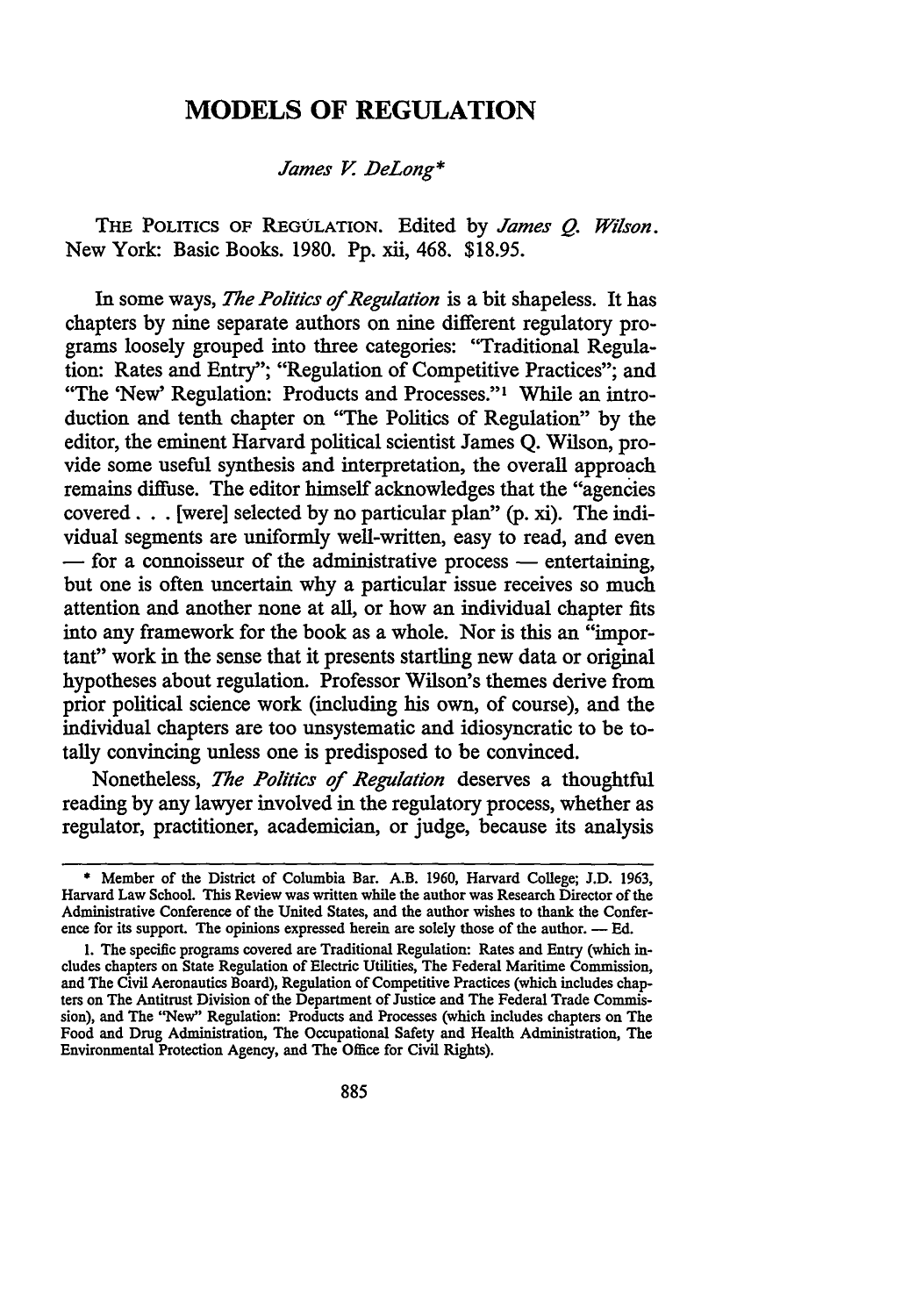leads inexorably to some serious and long overdue questions about the state of contemporary administrative law.

To explain why this is so requires some setting of the stage.

I

The term "model" tends to create an image of an elaborately programmed computer spitting printouts, and, of course, a mathematical model relying on computer capability is one example of the genre. Actually, the word has a far broader meaning. A model is "a simplified representation of some aspect of the real world, . . . the purposeful reduction of a mass of information to a manageable size and shape."2 An organization chart is a model of an institution and a work-flow chart a model of its internal processes. So, too, a model can be a verbal description of how an organization, including a federal agency, functions; any description contains, explicitly or implicitly, a whole series of simplifying assumptions about the purposes of the organization and its members, and about their interactions with each other and the outside world. A model highlights the important features of a situation or class of situations and eliminates the irrelevancies and details. It is a truism that everyone thinks in terms of models, whether they know it or not, and that how well a model reflects the relevant dimensions of the real world is a crucial determinant of its utility for any analysis of real problems.

Much of administrative law is based on a particular model of the administrative process handed down from the Progressive Era and the New Deal. In this model, agencies function as neutral professional administrators that apply some complicated and almost mystical expertise to promote congressionally mandated goals.<sup>3</sup> As Professor Richard Stewart has observed, the model is based on the presumption that an administrator enjoys little real discretion because "[t]he policy to be set is simply a function of the goal to be achieved and the state of the world, ... [and] persons subject to the administrator's control are no more liable to his arbitrary will than are patients remitted to the care of a skilled doctor."4 Even when it is conceded that the administrator has more free will than allowed by this characterization, the dominant image is still one of a neutral expert working toward an undefinable but presumptively attainable goal of "the public interest."

<sup>2.</sup> E. STOKEY & R. ZECKHAUSER, A PRIMER FOR POLICY ANALYSIS 8 (1978).

<sup>3.</sup> *See* Stewart, *The Reformation of American Administrative Law,* 88 HARV. L. REv. 1667, 1671-88 (1975) (collecting sources).

<sup>4.</sup> *Id.* at 1678.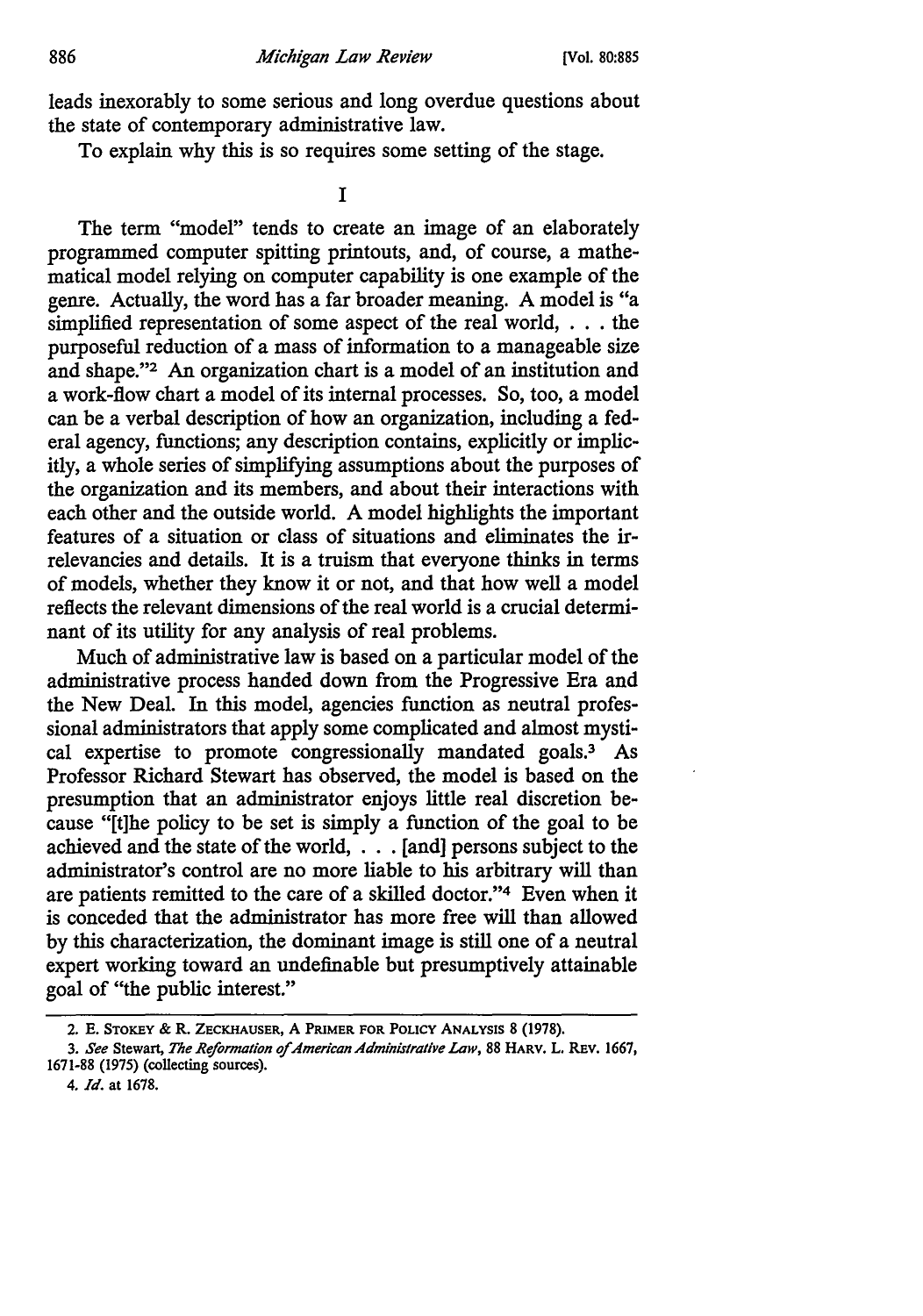From this model flow several doctrinal consequences, including the presumption of agency expertise, the importance of deference to agency decisions, the virtual unreviewability of an agency's policy choices, the idea that the decision-making process within an agency should remain a closed box and the mind of the collective administrator unprobed, the assumption that an agency can be relied upon to make disinterested judgments about how best to build a record, and the inapplicability of such litigation-based concepts as ex parte communications, bias, and prejudgment.

The problem with the model is that no respectable thinker outside the legal profession, and few within  $-$  including the judges who use it every day  $-$  think that it adequately approximates reality. Since its heyday in the 1930s, it has been undermined by "the complexities of a managed economy in a welfare state, and . . . the corrosive seduction of welfare economics and pluralist political analysis .... "5 This inadequacy has become manifest even in the traditional areas of regulation where an agency exercises broad discretion over a closely bounded area of the economy, such as railroads and trucks, airlines, or telecommunications. In the areas that have been subjected to explosive regulatory growth over the past fifteen years — the environment, safety and health, and consumer protection - this inadequacy increasingly slides over into absurdity. 6 Today, various agencies exercise tremendous power over millions of individual decisions in all sections of the economy, and no sensible person believes that this power is exercised in a spirit of neutral, disinterested technical expertise.<sup>7</sup>

In place of the model of the agency as Platonic Guardian there is now a varied collection of half-competitive, half-complementary models. Observers of the administrative process now speak of agencies captured by industry and agencies captured by clientele groups; of "iron triangles," each composed of an agency, an interest group, and a congressional committee; of bureaucrats who maximize budgets ( or power, or future income, or security) and Congressmen who maximize votes; of the economics of collective action and the theory of political coalitions; of agencies as stakeholders for competing special interests; of market failures and their mirror image, the

*<sup>5.</sup> Id.* at 1683.

<sup>6.</sup> *See, e.g.,* DeLong, *Informal Rulemaking and the Integration of Law and Policy,* 65 VA. L. REv. 257, 276-78 (1979).

<sup>7.</sup> *See, e.g.,* B. ACKERMAN & W. HAsSLER, CLEAN COAL/DIRTY AIR (1981) (the book is subtitled, "How the Clean Air Act Became a Multibillion-Dollar Bail-Out for High-Sulfur Coal Producers and What Should Be Done About It").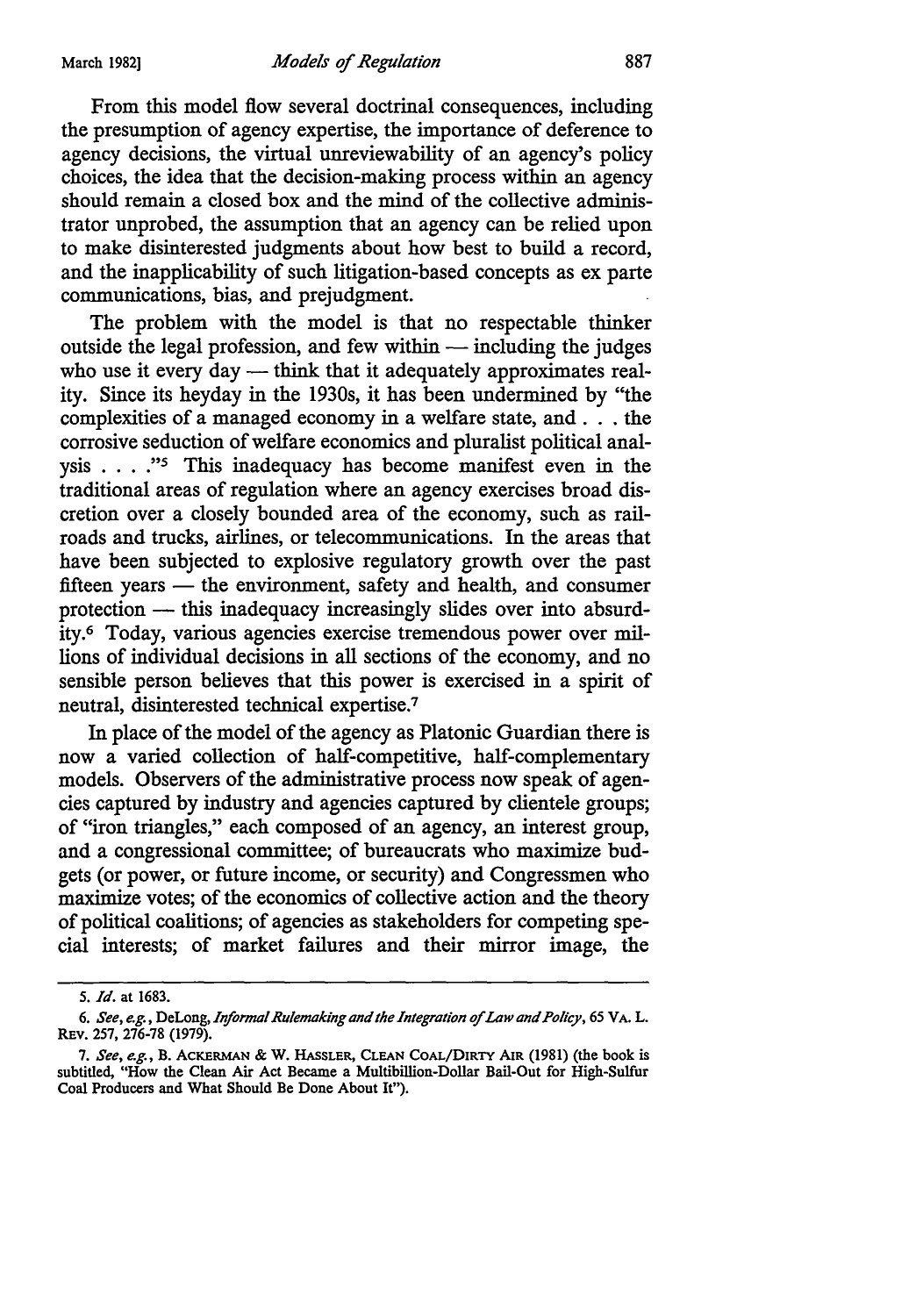systematic failures of nonmarket mechanisms; of organizational incentive structures; of the bureaucratic territorial imperative; and, finally, probably of other concepts that have not crossed this reviewer's desk.8 No one knows what model (or, more likely, what collection of models) of administrative action should replace the traditional one, but there is universal agreement that the old one is inoperative.

The erosion of the intellectual base of New Deal-style administrative law does not necessarily mean that the original "doctrinal consequences" no longer apply. Even if one believes that much agency expertise is a legal fiction, one can still take the view that a marginally expert agency that has studied a problem should not be overruled by an even less expert court. One can be concerned about capture of an agency by the interests that it is supposed to regulate and still regard the requirement of an adequate articulation of the basis for decision as a sufficient check. One can think that agency decision-making needs scrutiny and reform without wanting to open all of an agency's confidential files to discovery requests by the janissaries of the Washington bar. Most fundamentally, one can be certain that federal agencies' policy decisions need more rigorous oversight, review, and coordination without concluding that a court of appeals is the proper body to exercise this function.<sup>9</sup> Thus, there are some excellent reasons, aside from the natural inertia of any system built on precedent, for being reluctant to abandon traditional principles.

But if the presumptions supporting New Deal-style administrative law are not necessarily wrong, they are not necessarily right either, and at the very least the answers no longer come automatically. Browsing through the administrative law cases of the past ten years gives one a sense of the tension created by the dissonance between the conventional wisdom of the classic model and the courts' own

<sup>8.</sup> For an excellent synopsis of the development of these theories, see Schuck, Book Review, 90 YALE LJ. 702 (1981) (reviewing *The Politics of Regulation).* Another interesting work, and a rich bibliographical source, is P. Aranson, The Uncertain Search for Regulatory Reform (1978) (Working Paper No. 79-3, Law and Economics Center, University of Miami School of Law).

<sup>9.</sup> The judges seem to agree. On July 20, 1981, the Judicial Conference sent a letter to the Congress expressing concern about the degree to which pending regulatory reform legislation would increase the authority and responsibility of the courts with regard to Federal Regulation. *See* Legal Times of Washington, July 27, 1981, at 20, col. 1. In an interesting innovation, California has created an Office of Administrative Law within the Governor's Office to review agency regulations and reject those that are unnecessary, unauthorized, incomprehensible, or inconsistent with other extant laws. *See* M. PRICE, EXECUTIVE CONTROL OF RULEMAKINO: THE OFFICE OF ADMINISTRATIVE LAW IN CALIFORNIA (1981) (Available from the Administrative Conference of the United States, Washington, D.C.)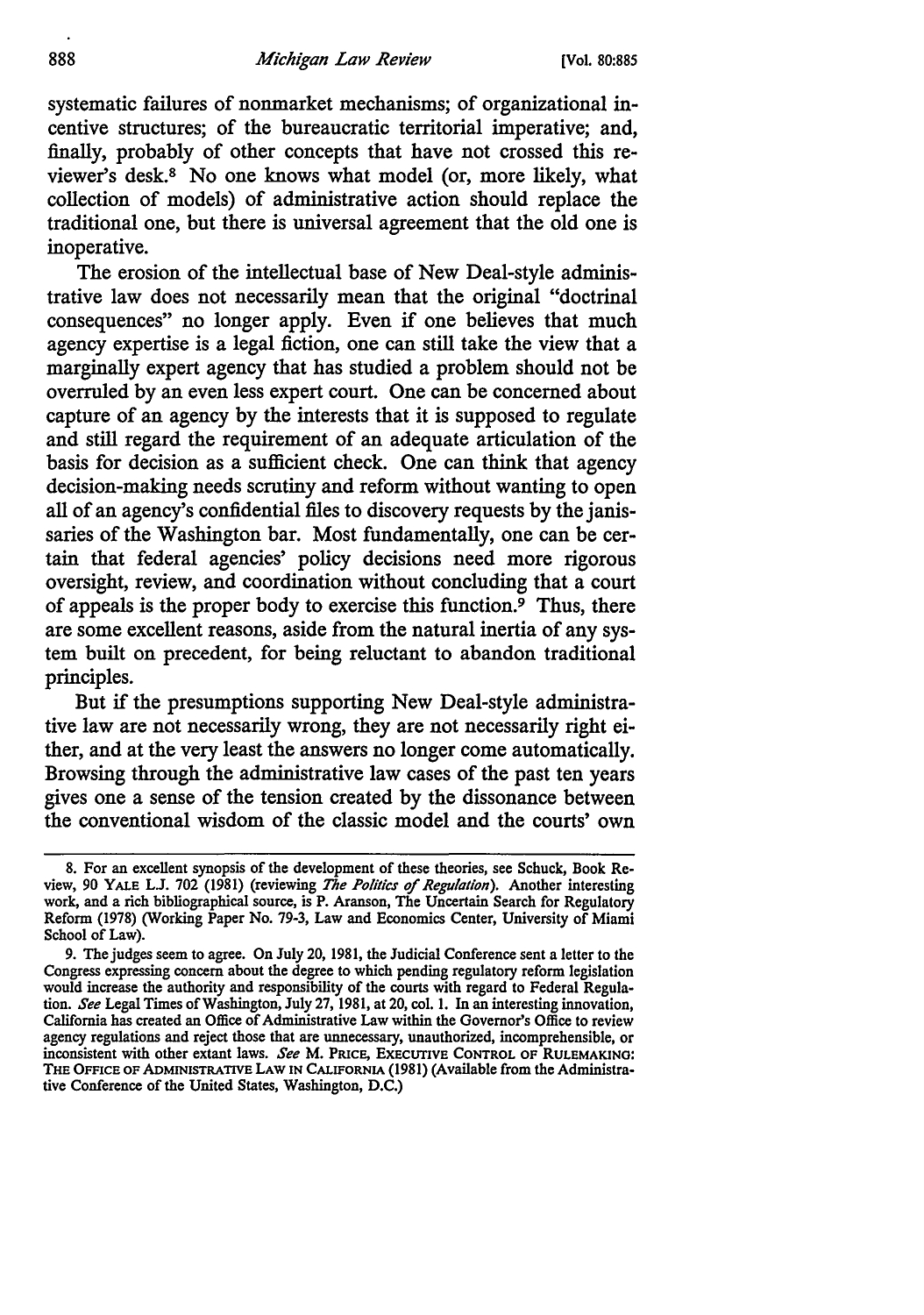appraisals of governmental realities.<sup>10</sup> Indeed, this reviewer has argued elsewhere that the hybrid rule-making doctrines developed in the 1970s were a creative effort to resolve this tension.<sup>11</sup> The dissonance also creates many problems for the bar. While these are less easy to document, in talking to Washington lawyers one is struck by the distinction between the realities of dealing with agencies and counselling clients, and the formal requirements of administrative law as a self-contained, logical system.<sup>12</sup>

Nor has the academic legal community been happy with the situation. Scholars accepted the hybrid rule-making cases surprisingly quickly, 13 most probably because they would have welcomed almost any effort to bring legal doctrine more into line with perceived reality.

Although *Vermont Yankee Nuclear Power Corp. v. Natural Re*sources Defense Council, Inc.<sup>14</sup> has placed in doubt the continuing validity of the hybrid rule-making cases, the underlying pressure for change still exists, and is finding a number of outlets. During the past fifteen years, Congress has enacted many statutes requiring particular procedures and processes in rule-making; 15 three successive Presidents have promulgated reform-minded Executive Orders; <sup>16</sup> and more general regulatory reform legislation seems imminent. It is clear that legal change has come and will continue, but its exact direction and the implicit or explicit models of regulation on which it will be based remain uncertain.

II

It is this context of tension and change that should make the *Politics of Regulation* interesting to the legal profession, particularly because the authors are concerned more with description than

14. 435 U.S. 519 (1978). For contrasting views on the impact of this case, *compare* Scalia, *supra* note 13, *with* DeLong, *supra* note 6, at 309-19.

15. *See,* DeLong, *supra* note 6, at 275-76 (collecting sources).

16. President Reagan: Exec. Order No. 12,291, 46 Fed. Reg. 13,193 (1981); President Carter: Exec. Order No. 12,044, 43 Fed. Reg. 12,661 (1978); President Ford: Exec. Order No. 11,821, 39 Fed. Reg. 41,501 (1974).

<sup>10.</sup> *See, e.g.,* Ethyl Corp. v. EPA, 541 F.2d 1 (D.C. Cir.) *(en bane)* (various opinions setting forth contrasting views about the EPA), *cert. denied,* 426 U.S. 941 (1976).

<sup>11.</sup> *See* DeLong, *supra* note *6,passim.* 

<sup>12.</sup> For one practicing lawyer's candid views of an agency with which he was embroiled, see R. Wald, After the Hearing is Over (Speech for the Practicing Law Institute's Conference on FfC Rulemaking Procedures and Practice, Washington, D.C., Mar. 8, 1977).

<sup>13.</sup> See Scalia, Vermont Yankee: The APA, the D.C. Circuit, and the Supreme Court, 1978 SUP. CT. REV. 345.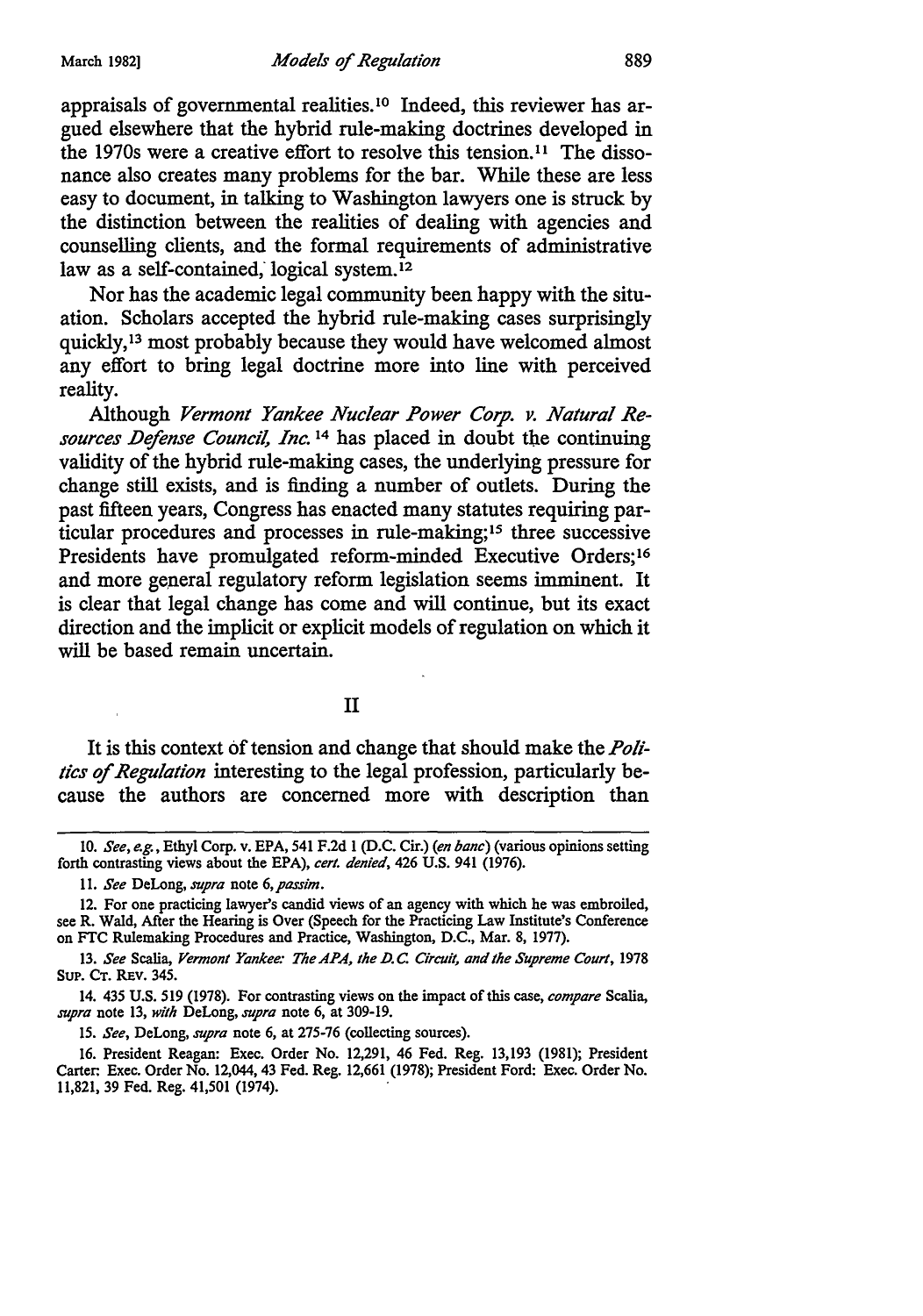abstraction, and with effective communication rather than academic jargon. In Professor Wilson's words:

[T]he authors conferred on the scope, organization, and style of the essays to ensure that they would address some common issues: how the agency was created and its fundamental legislation passed; what the agency normally does (how it defines its task); what major controversies have erupted over its rule-making or rule-enforcing procedures; and how one might best explain the agencies' preference for one course of action rather than another. All these agencies exercise discretionary authority, some under statutes so vague as to provide little more than a general hunting license. The authors are interested in competing theories about why an agency uses its discretion in one way rather than another. [P. xii.]

Thus, the book is about politics in the broad sense  $-$  the interaction of ideas, interests, and expectations in the society at large, in Congress, and in the agencies that determine "how goals [are] determined, conflict resolved or managed, standards set, and policy enforced" (p. xi).

Since, as the title implies, the book is an analytic survey of "the politics of regulation," rather than a narrowly designed monograph with a specific thesis, neither the book as a whole nor Professor Wilson's final essay reaches any overarching conclusions. Wilson finds  $conventional$  capture theory  $-$  the view that regulatory outcomes are determined by the interests of the regulated — much too simplistic, and the thought that this would probably tum out to be the case seems to have been a primary motive for writing the book (pp. 357- 63). But Wilson does not attempt to replace capture theory with an explanation of his own because, as he notes in the conclusion, "[a] single-explanation theory of regulatory politics is about as helpful as a single explanation of politics generally, or of disease" (p. 393).

Nonetheless, because Wilson does identify a number of recurring problems, as well as new ways of analyzing them, the book is filled with intriguing insights into the realities of the administrative process.

Some of his insights remain fairly abstract. Professor Wilson's "most distinctive contribution to regulatory theory,"<sup>17</sup> according to one scholar, is his emphasis on the kinds of regulatory politics that arise under different distributions of costs and benefits in a particular sector of the economy. When both costs and benefits are widely distributed among the populace, a different regulatory structure is produced than when they are narrowly concentrated in identifiable groups. Still other structures are produced when costs are widely

<sup>17.</sup> Schuck, *supra* note 8, at 717.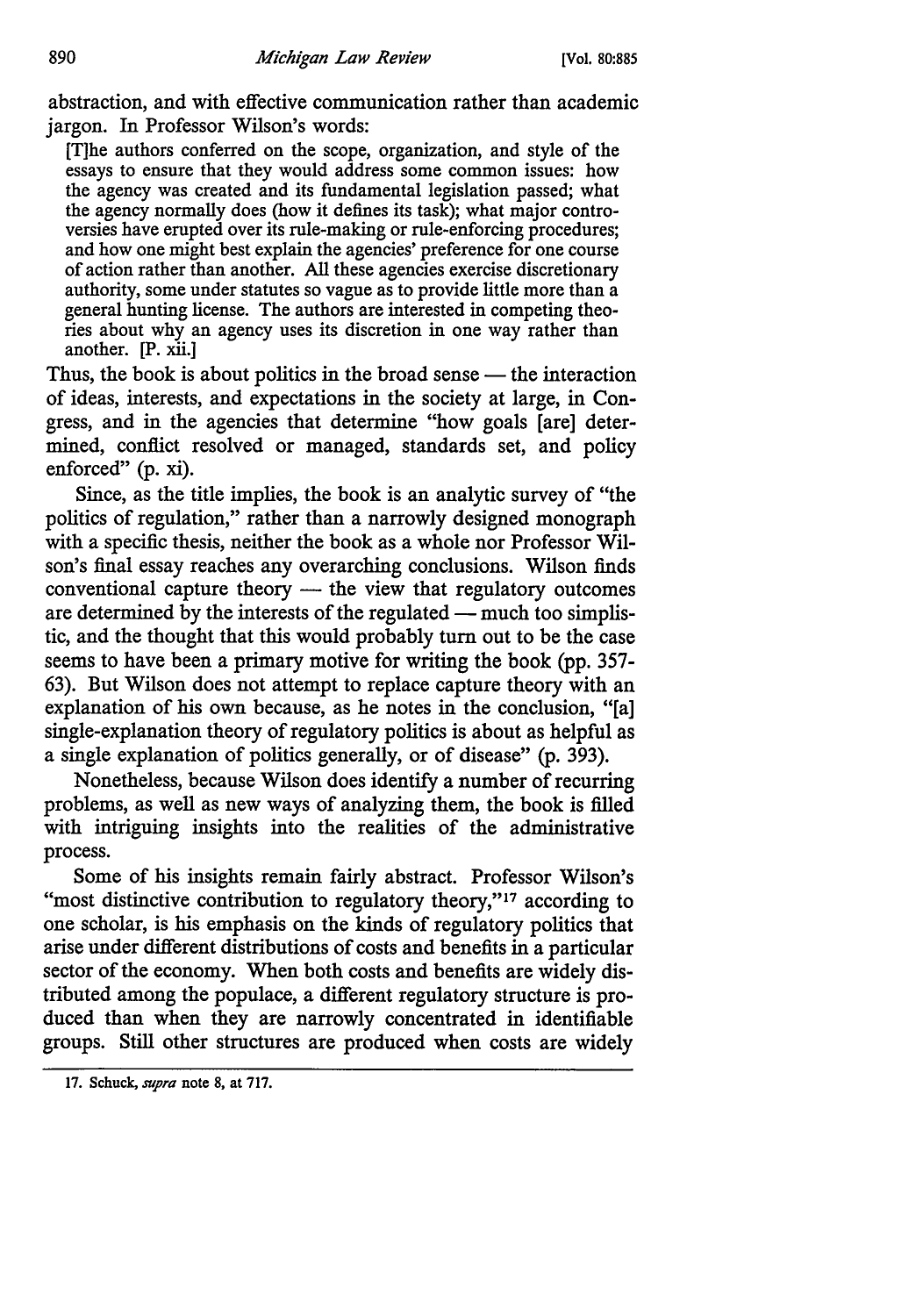The book also discusses a number of more immediately practical issues, though many are touched on only briefly. For example, a recurring theme is the importance of the norms and standards of various professions — law (pp. 46, 173-78), economics (pp. 166-73), health and safety consulting (pp. 250-51), engineering (p. 36), and so on - in determining how an agency actually carries out its tasks. The idea of capture, whether by industry or by client groups, naturally receives attention, again with emphasis on the specific context under discussion (pp. 62-68, 328-38). The book also seeks to explain at least some regulatory politics in terms of the considerations that originally led to the creation of a given agency or program. An agency's early history, the authors find, can often affect its development years later (pp. 79-90).

An agency's development can be further influenced by the attitudes of its staff members — whether they identify their careers and rewards with the agency, hope to use it as a springboard to better things, or regard other members of a professional group as their significant reference point (pp. 372-82). Federal officials, moreover, are often primarily concerned with avoiding catastrophe, and the operational definition of "catastrophe" can profoundly affect an agency's decisions. 19 Almost as important as avoiding catastrophe is avoiding ridicule, since doing something silly or something that lends itself to easy caricature can make opponents out of people who normally have little interest in the agency's activities (pp. 375-76).<sup>20</sup> Professor Wilson notes that fear of catastrophe or ridicule often produces rules dealing with even the remotest contingencies. He comments:

Critics of regulatory agencies notice this proliferation of rules and sup-

<sup>18.</sup> Professor Schuck raises a crucial question about this typology: What about the common situation where no one knows how the costs and benefits are going to be distributed? *Id.*  at 718-19.

<sup>19.</sup> For example, to an FDA official a drug catastrophe is thalidomide babies, or approval of something that turns out to have carcinogenic effect, however slight, rather than the deaths of patients who might (or might not) have been saved by a drug that has not yet been approved by the FDA. To the CAB or the FMC the catastrophe to be feared has been the bankruptcy of a major carrier, not the consumer loss caused by lack of competition and inflated rates. Pp. 375-76.

<sup>20.</sup> OSHA got into more trouble for requiring split toilet seats and for publishing a booklet warning farmers about the dangers of slipping on manure than for any of its more important actions. The EPA would not seriously consider imposing effluent charges for fear of the tag that it was "selling licenses to pollute." Pp. 376-77.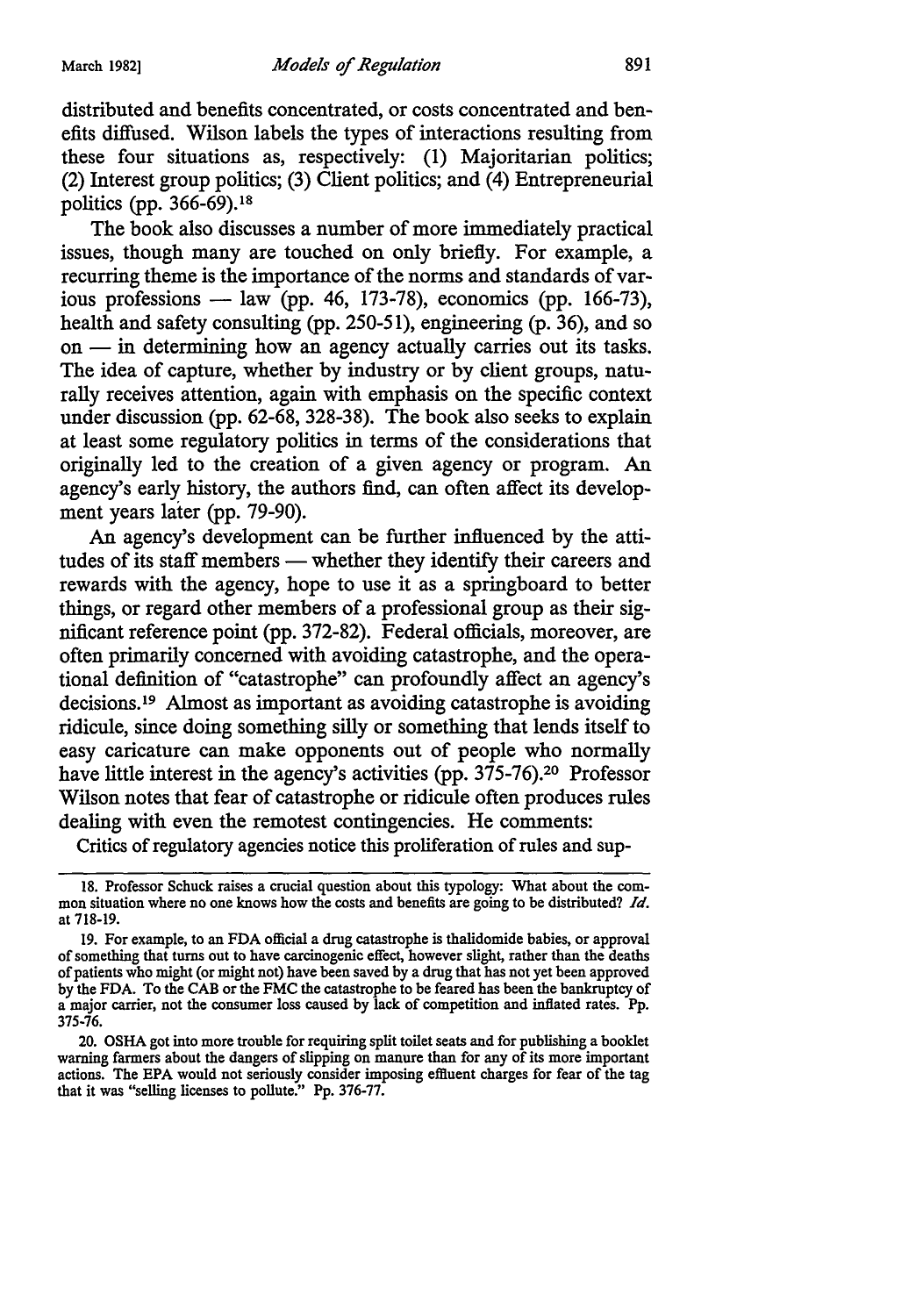pose that it is the result of the "imperialistic" or expansionist instincts of bureaucratic organizations. Though there are such examples, I am struck more by the defensive, threat-avoiding, scandal minimizing instincts of these agencies. [Pp. 377-78.)

An agency can appear most power hungry, in other words, precisely when it is acting most defensively.

Bureaucratic politics, finally, can provide only an incomplete explanation for much of what agencies do. *The Politics of Regulation*  consistently emphasizes the importance of ideas in regulatory policymaking (pp. 393-94). However influential the interplay of material interests, it takes place in a context of attitudes and ideas that have an important role in determining the nature of the ultimate decisions. ''To the extent an agency can choose, its choices will be importantly shaped by what its executives learned in college a decade or two earlier'' (p. 393).

Professor Wilson could have added that this makes the effort to understand the politics of the regulatory process one that by definition can never be completed. The very existence of any model that achieves intellectual currency will itself affect the process in ways that will in tum require the construction of new models, which will affect the process, and so on. No one could deny, for example, that the development and acceptance of capture theory has itself had a tremendous impact on the regulatory politics of the 1960s and 1970s.21 It seems almost inevitable that some of the newer theories, such as those based on bureaucratic self-interest or on Professor Wilson's four-cell matrix, will similarly affect regulatory politics in the future.

#### III

For the administrative lawyer, the question remains: What do I get out of the book besides a Sunday's entertainment and a few war stories? Does it change my behavior on Monday morning? The answer is that it probably should. At least it should change the way that the lawyer thinks about the administrative process on Monday morning, and this is likely to change his behavior on Tuesday, because thinking in terms of the broad political and bureaucratic considerations discussed in the book creates new insights into legal problems.

This point is best argued by illustration, and a good vehicle is the 1979 case, *Association of National Advertisers, Inc. v. FTC.*22 In

<sup>21.</sup> *See, e.g.,* Schuck, *supra* note 8, at 706-07.

<sup>22. 627</sup> F.2d 1151 (D.C. Cir. 1979), *cert. denied, 441* U.S. 921 (1980).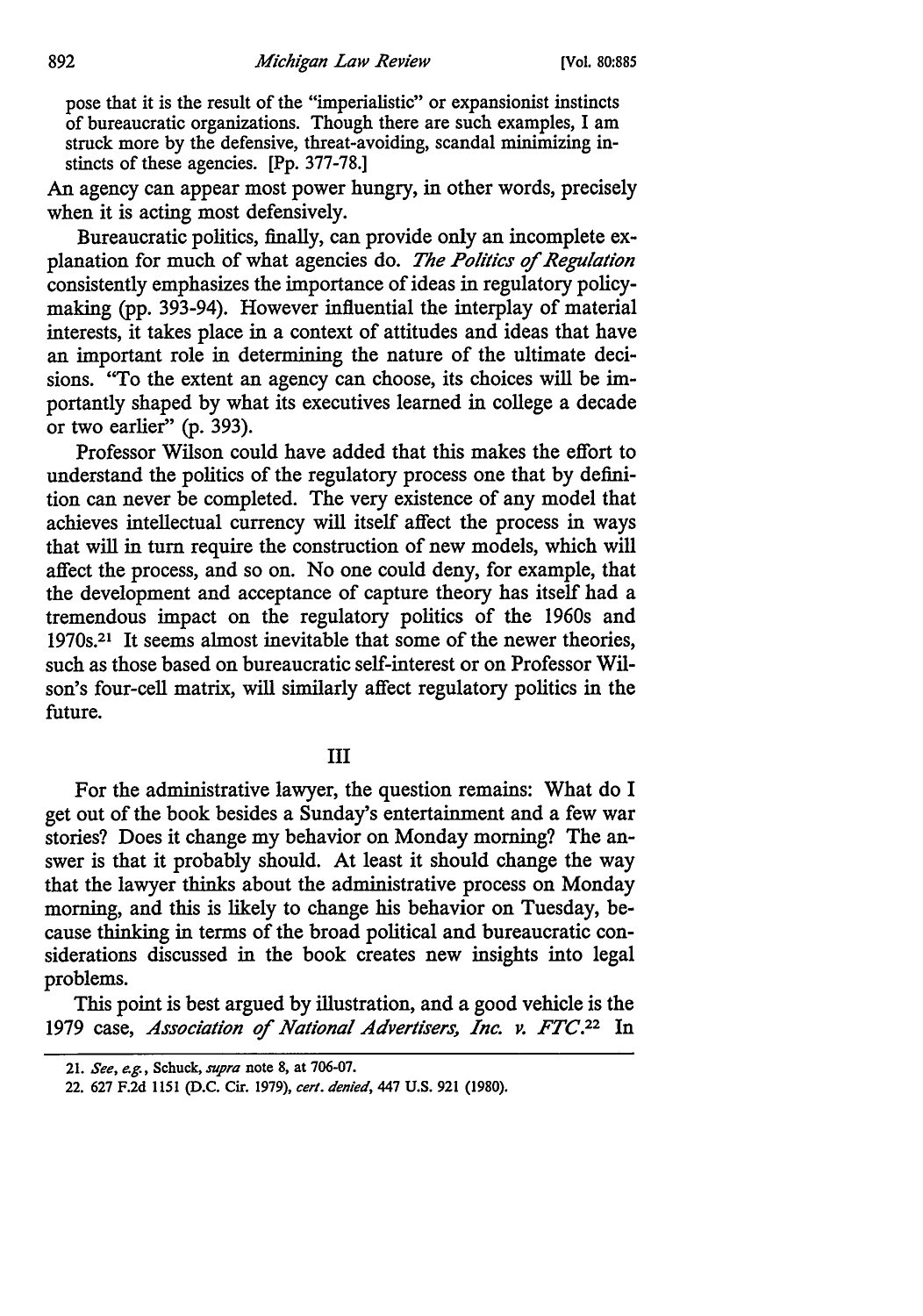1978, the FTC started a rule-making proceeding looking toward restrictions on television advertising directed at children. Before the proceeding had begun, Chairman Michael Pertschuk had made speeches and written letters strongly indicating that he believed such advertising was indeed unfair under the vague standards of section 5 of the Federal Trade Commission Act.23 One could reasonably draw the conclusion from his statements that he regarded the impending proceeding as a device to provide the formal underpinnings for this conclusion, not as an open inquiry into the desirability of his policy choice.

The advertisers sued to disqualify Pertschuk on the grounds of bias and prejudgment. They used two basic arguments. First, Congress has mandated {hat FTC rule-making proceedings incorporate such special devices as oral hearings, opportunities for cross-examination and rebuttal, and detailed statements of basis and purpose. This, the advertisers said, made the proceedings "adjudicative" or "quasi-adjudicative," and thus subject to the normal standards applicable in ariy judicial proceeding. These standards would rather clearly proscribe the statements made. And second, even if a looser standard were applied, the Chairman had shown sufficient bias to be disqualified.<sup>24</sup>

The advertisers lost. Concerning the first argument, the court noted that FTC rule-making was designed to produce a legislative judgment about wise policy, and that the mere engrafting of some quasi-judicial procedural limitations on the FTC's powers in no way affected the essentially legislative character of the agency's mandate. Concerning the second, the court emphasized that policy-making administrators cannot act like neutral adjudicators; they must debate issues, muster political support, and shape the agency's agenda. Before proposing a rule, the Commissioners must necessarily reach some tentative conclusions, even if they change their minds after the full hearing. A Commissioner should be disqualified, the court concluded, only upon a "clear and convincing showing that [he] has an unalterably closed mind on matters critical to the disposition of the proceeding."<sup>25</sup> Pertschuk's statements were not strong enough to fall under the rule.

Thus far, the decision seems unexceptionable. The argument that rule-making is not really rule-making is extremely tenuous; the

<sup>23. 15</sup> U.S.C. § 45(a)(l) (1976).

<sup>24. 627</sup> F.2d at 1158.

<sup>25. 627</sup> F.2d at 1170.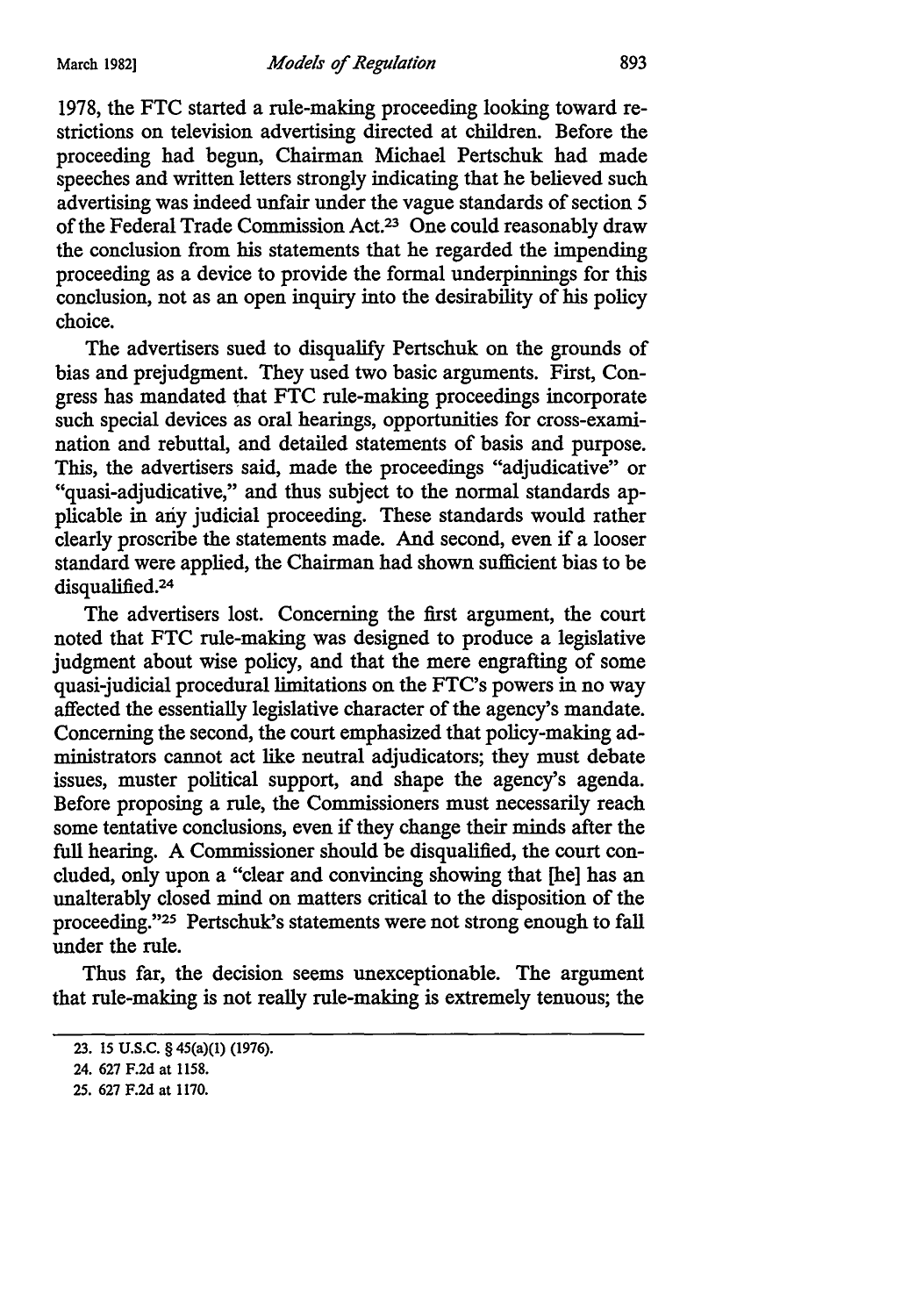attempt to impose constitutional due process requirements on rulemaking has been rejected by the Supreme Court;26 and the contention that an FTC Chairman should have no opinions on the applicability of the statute that he is required to enforce is far-fetched.

Nonetheless, if one thinks in Professor Wilson's terms, one sees another, more respectable, dimension to the advertisers' case. The plaintiffs focused only on Pertschuk's responsibility to vote on any final rule and on whether his statements indicated that he could not carry out this function fairly. Viewed this way, the court seems clearly right; the fact that a Chairman thinks the evidence in a fullscale proceeding will come out in a particular way is not an adequate ground to assume that he will refuse to listen to arguments that it has come out differently. But Pertschuk has another bureaucratic role in addition to that of decision-maker. He is the hierarchical chief of a large staff whose future promotions and career prospects depend on his good will. One of the most iron laws of bureaucratic survival is that one does not leave one's boss hanging out to dry in an unsupportable position, or get into a situation where the newspapers will write, "FTC staff says its Chairman shot his mouth off without knowing what he was talking about." Even if the Chairman could have heard contradictory evidence with an open mind, simply by committing himself publicly to a position from which it would be embarrassing to retreat he ensured that his staff had strong disincentives to develop any such contradictory evidence. Since in the FTC system most information is filtered through the staff, $27$  it was thus unlikely that he  $-$  or any of the other Commissioners, for that mat $ter$  - would ever be exposed to it at all. According to this analysis, the real problem in determining the proper standard of disqualification concerned the impact on the organization, not on the Chairman himself.

That this argument would have won for the advertisers is doubtful; it is a little too unfamiliar. But it is a better argument than any they had, and, more importantly from the standpoint of their longterm strategic interests, the need to answer it might have caused the FTC to examine, and possibly change, its own internal incentive structures.

Another illustration from a totally different context provides an

<sup>26.</sup> Most recently in Vermont **Yankee** Nuclear Power Corp. v. Natural Resources Defense Council, Inc., 435 U.S. 519 (1978).

<sup>27.</sup> *See generally* B. Boyer, Trade Regulation Rulemaking Procedures of the Federal Trade Commission (May 1979 & June 1980) (A Report to the Administrative Conference of the United States, Washington, D.C.).